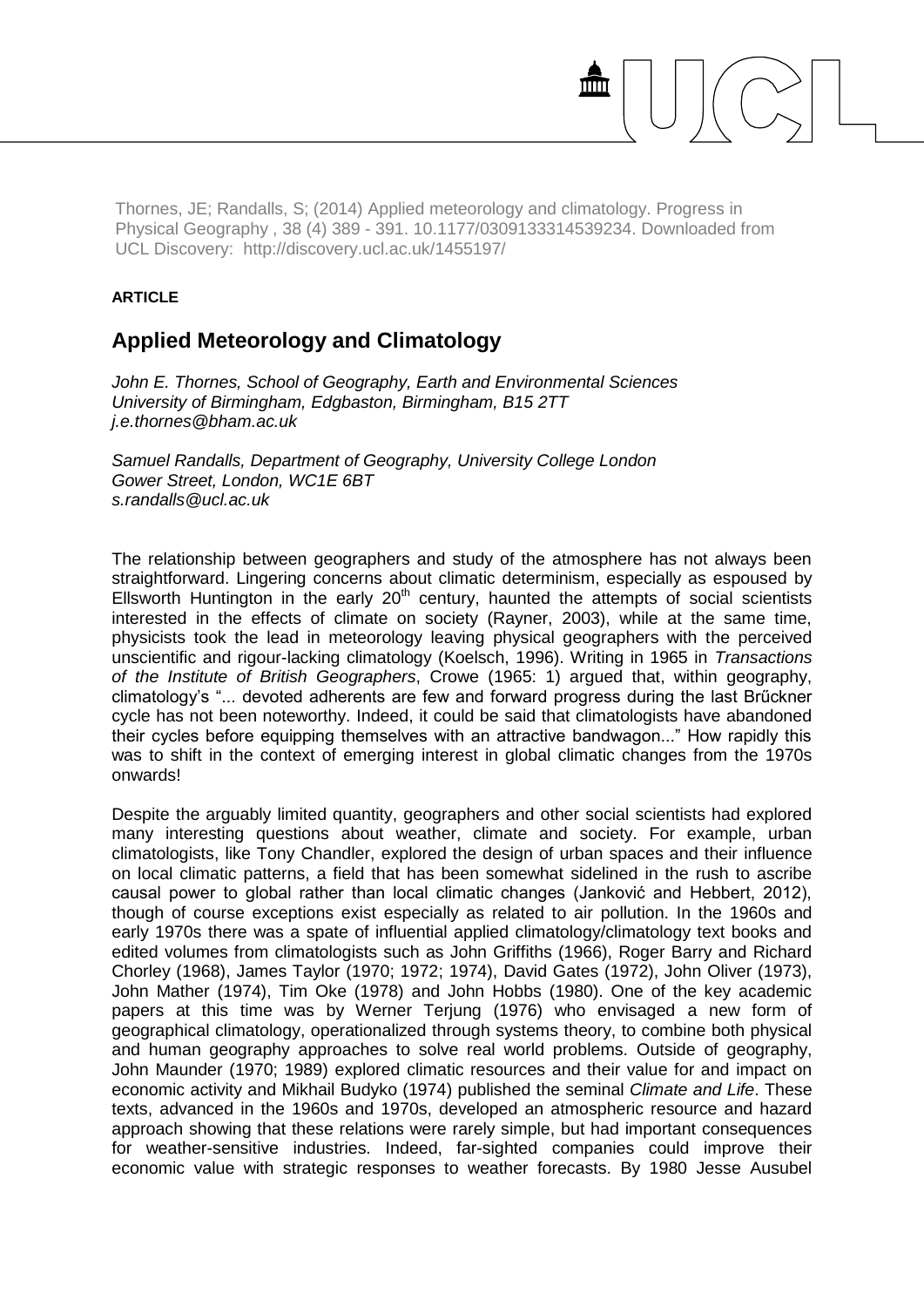identified what he called an 'atmospheric sector' that he suggested should provoke economic, ethical and political consideration of the atmosphere's governance, particularly given global pollution threats and changing environmental cycles.

These traditions of applied meteorology and climatology were crystallized through the development of the MSc in this field at the University of Birmingham in 1963, a date that was a key factor in the development of this special section to also commemorate the  $50<sup>th</sup>$ anniversary of that programme. The MSc was established through the influence of Linton (Head of the Geography Department) and Ted Stringer, who believed that a quantitative climatology was a truly scientific discipline, an important argument given the context of the quantitative revolution then well underway in geography.<sup>1</sup> At the same time, the MSc was also to provide relevant expertise for society, particularly through the statistical analysis of climate data. While Ted Stringer had his solar panel business in the 1970s, this desire to use weather and climate data and forecasts for societal goods was perhaps best reflected in the establishment of a couple of successful University spin-out companies: Thermal Mapping International (TMI) and Entice Technology Ltd, offering road ice measurement and forecasting services.

Despite this enthusiasm, applied meteorology and climatology has never become a mainstream interdisciplinary field within geography as much as earlier proponents might have hoped. Most geography departments had only one or two climatologists and when, in more recent times, especially in the UK, departments had to form research groups, very few could establish a climatology research group with such small numbers. This led to many climatology posts being lost as climatology teaching and research was covered by other physical geographers. The emergence of global climate change, however, has led many physical geographers to move into climate and society research, and climate change research groups have developed that are often quite 'applied climatology' in composition. The emergence of cultural climatology (Thornes and McGregor 2003) also reflected the mixed composition of such new research groups containing both physical and human geographers as Terjung (1976) had predicted.

This special section highlights the value of those earlier applied traditions, but at the same time suggest that they have significance and importance in understanding climate change debates too. As Hebbert and Jankovic (2013) show, these older approaches can sometimes be re-used for exploring less well-appreciated aspects of climate changes that matter in society today like changing urban forms and corresponding urban heat islands that will only be exacerbated under future temperature increases. Likewise the increasing commercial values placed on the atmosphere are being re-translated into new forms of weather and climate related finance (Thornes and Randalls, 2007), including the emergence of atmospheric or climate services drawing from the ecosystem valuation literatures (Thornes et al., 2010).

The papers in this special section explore both historical and contemporary approaches to applied meteorology and climatology. Tadaki et al. set out the basic ideas and debates of applied climatology, placing the field in its historical context and then demonstrating its contemporary practices and philosophical questions. This provides an overall framing that connects human and physical geography. The rest of the papers focus on more specific issues. Kendall et al. outline the possibility of an atmospheric economic sector producing an inventory through which economists and policymakers can assess and value twelve atmospheric services. Jaroszewski et al. highlight the interdisciplinary tools needed to understand the potential impacts of climate change on transportation demonstrating the value of probabilistic projections and behavioural studies in moving away from singular,

1

<sup>&</sup>lt;sup>1</sup> With thanks to Brian Giles (2014) for this information, which he has just published for the Royal Meteorological Society's History Group.